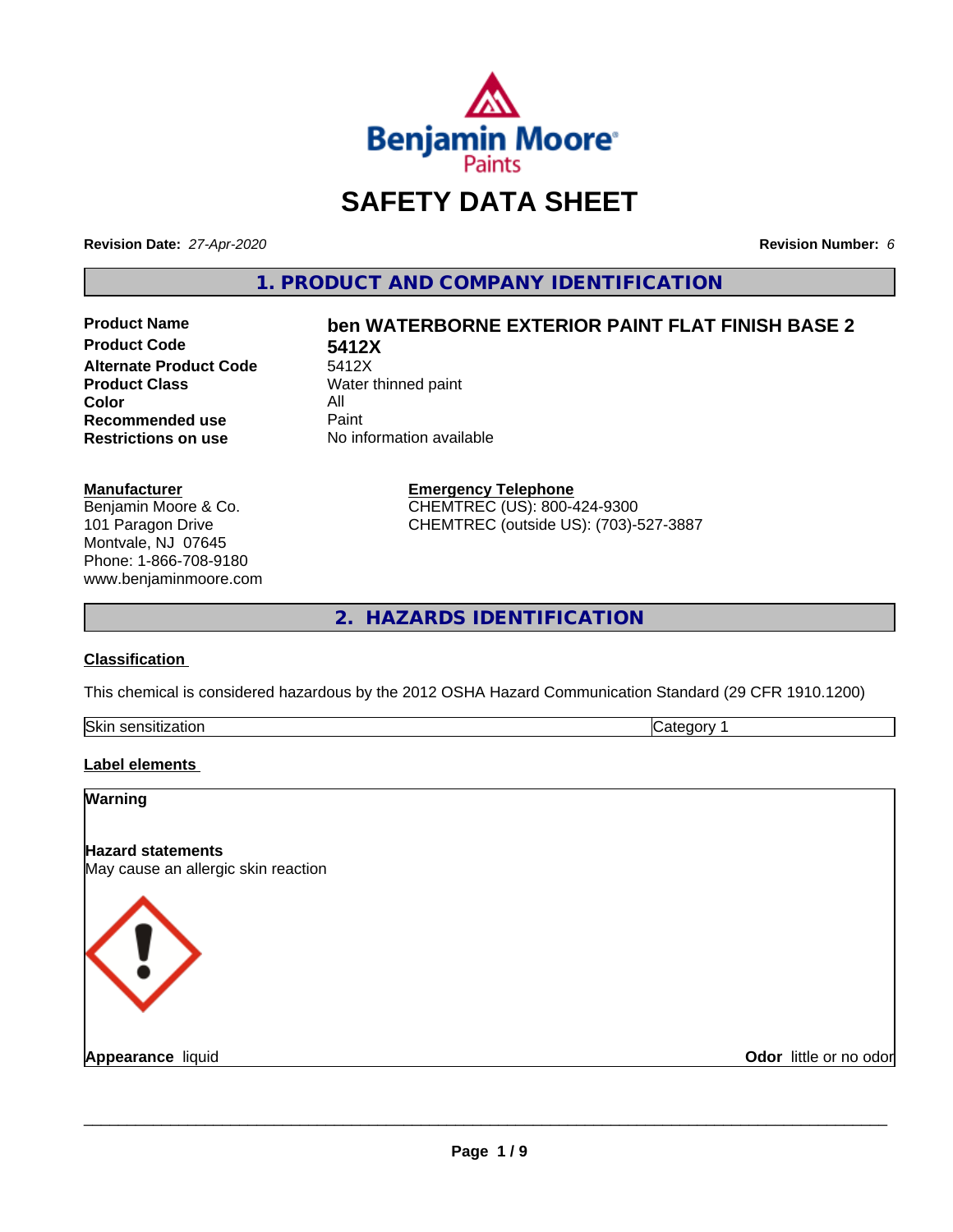#### **Precautionary Statements - Prevention**

Avoid breathing dust/fume/gas/mist/vapors/spray Contaminated work clothing should not be allowed out of the workplace Wear protective gloves

#### **Skin**

IF ON SKIN: Wash with plenty of soap and water If skin irritation or rash occurs: Get medical advice/attention Wash contaminated clothing before reuse

#### **Precautionary Statements - Disposal**

Dispose of contents/container to an approved waste disposal plant

#### **Hazards not otherwise classified (HNOC)**

Not applicable

#### **Other information**

No information available

### **3. COMPOSITION INFORMATION ON COMPONENTS**

\_\_\_\_\_\_\_\_\_\_\_\_\_\_\_\_\_\_\_\_\_\_\_\_\_\_\_\_\_\_\_\_\_\_\_\_\_\_\_\_\_\_\_\_\_\_\_\_\_\_\_\_\_\_\_\_\_\_\_\_\_\_\_\_\_\_\_\_\_\_\_\_\_\_\_\_\_\_\_\_\_\_\_\_\_\_\_\_\_\_\_\_\_

| <b>Chemical name</b>                           | CAS No.    | Weight-%    |
|------------------------------------------------|------------|-------------|
| Nepheline svenite                              | 37244-96-5 | $20 - 25$   |
| Titanium dioxide                               | 13463-67-7 | $5 - 10$    |
| Diatomaceous earth                             | 61790-53-2 | - 5         |
| Sodium C14-C16 olefin sulfonate                | 68439-57-6 | $0.1 - 0.5$ |
| Carbamic acid, butyl-, 3-iodo-2-propynyl ester | 55406-53-6 | $0.1 - 0.5$ |

|                                                  | 4. FIRST AID MEASURES                                                                                                                                                                                                               |
|--------------------------------------------------|-------------------------------------------------------------------------------------------------------------------------------------------------------------------------------------------------------------------------------------|
| <b>General Advice</b>                            | No hazards which require special first aid measures.                                                                                                                                                                                |
| <b>Eye Contact</b>                               | Rinse thoroughly with plenty of water for at least 15 minutes and consult a<br>physician.                                                                                                                                           |
| <b>Skin Contact</b>                              | Wash off immediately with soap and plenty of water while removing all<br>contaminated clothes and shoes. If skin irritation persists, call a physician. Wash<br>clothing before reuse. Destroy contaminated articles such as shoes. |
| <b>Inhalation</b>                                | Move to fresh air. If symptoms persist, call a physician.                                                                                                                                                                           |
| Ingestion                                        | Clean mouth with water and afterwards drink plenty of water. Consult a physician<br>if necessary.                                                                                                                                   |
| <b>Most Important</b><br><b>Symptoms/Effects</b> | May cause allergic skin reaction.                                                                                                                                                                                                   |
| <b>Notes To Physician</b>                        | Treat symptomatically.                                                                                                                                                                                                              |
|                                                  | 5. FIRE-FIGHTING MEASURES                                                                                                                                                                                                           |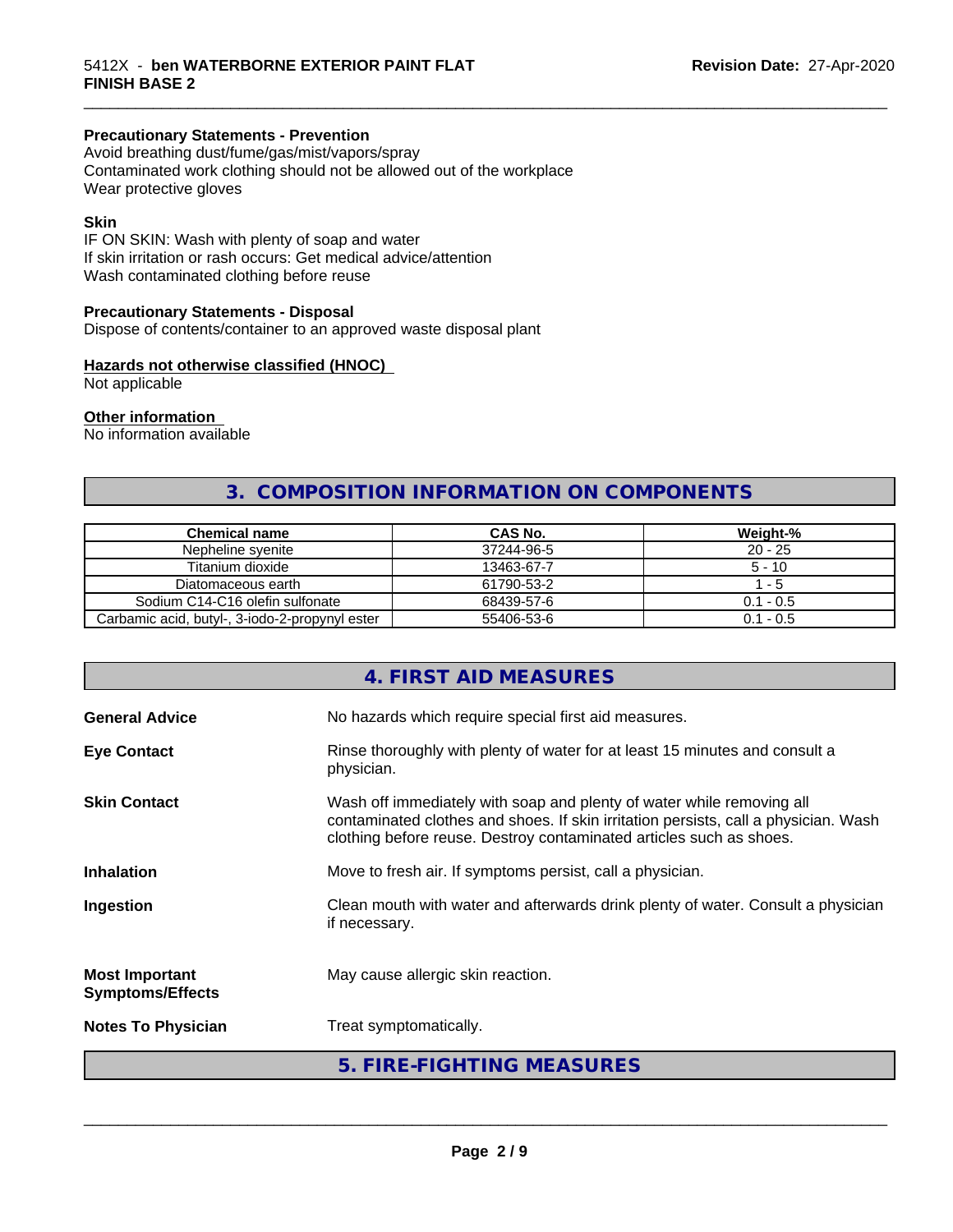| <b>Suitable Extinguishing Media</b><br>Protective equipment and precautions for firefighters |                                                               | Use extinguishing measures that are appropriate to local<br>circumstances and the surrounding environment.<br>As in any fire, wear self-contained breathing apparatus<br>pressure-demand, MSHA/NIOSH (approved or equivalent)<br>and full protective gear. |                                                    |                                                                                       |
|----------------------------------------------------------------------------------------------|---------------------------------------------------------------|------------------------------------------------------------------------------------------------------------------------------------------------------------------------------------------------------------------------------------------------------------|----------------------------------------------------|---------------------------------------------------------------------------------------|
|                                                                                              |                                                               |                                                                                                                                                                                                                                                            |                                                    | <b>Specific Hazards Arising From The Chemical</b><br>Sensitivity to mechanical impact |
| No.                                                                                          |                                                               |                                                                                                                                                                                                                                                            |                                                    |                                                                                       |
|                                                                                              | Sensitivity to static discharge                               |                                                                                                                                                                                                                                                            | No.                                                |                                                                                       |
| <b>Flash Point Data</b><br><b>Method</b>                                                     | Flash point (°F)<br>Flash Point (°C)                          |                                                                                                                                                                                                                                                            | Not applicable<br>Not applicable<br>Not applicable |                                                                                       |
|                                                                                              | <b>Flammability Limits In Air</b>                             |                                                                                                                                                                                                                                                            |                                                    |                                                                                       |
|                                                                                              | Lower flammability limit:<br><b>Upper flammability limit:</b> |                                                                                                                                                                                                                                                            | Not applicable<br>Not applicable                   |                                                                                       |
| <b>NFPA</b>                                                                                  | Health: 1                                                     | <b>Flammability: 0</b>                                                                                                                                                                                                                                     | Instability: 0                                     | <b>Special:</b> Not Applicable                                                        |

\_\_\_\_\_\_\_\_\_\_\_\_\_\_\_\_\_\_\_\_\_\_\_\_\_\_\_\_\_\_\_\_\_\_\_\_\_\_\_\_\_\_\_\_\_\_\_\_\_\_\_\_\_\_\_\_\_\_\_\_\_\_\_\_\_\_\_\_\_\_\_\_\_\_\_\_\_\_\_\_\_\_\_\_\_\_\_\_\_\_\_\_\_

#### **NFPA Legend**

- 0 Not Hazardous
- 1 Slightly
- 2 Moderate
- 3 High
- 4 Severe

*The ratings assigned are only suggested ratings, the contractor/employer has ultimate responsibilities for NFPA ratings where this system is used.*

*Additional information regarding the NFPA rating system is available from the National Fire Protection Agency (NFPA) at www.nfpa.org.*

|                                  | 6. ACCIDENTAL RELEASE MEASURES                                                                       |  |
|----------------------------------|------------------------------------------------------------------------------------------------------|--|
| <b>Personal Precautions</b>      | Avoid contact with skin, eyes and clothing. Ensure adequate ventilation.                             |  |
| <b>Other Information</b>         | Prevent further leakage or spillage if safe to do so.                                                |  |
| <b>Environmental precautions</b> | See Section 12 for additional Ecological Information.                                                |  |
| <b>Methods for Cleaning Up</b>   | Soak up with inert absorbent material. Sweep up and shovel into suitable<br>containers for disposal. |  |

**7. HANDLING AND STORAGE**

Handling **Handling Avoid contact with skin, eyes and clothing. Avoid breathing vapors, spray mists or** sanding dust. In case of insufficient ventilation, wear suitable respiratory equipment.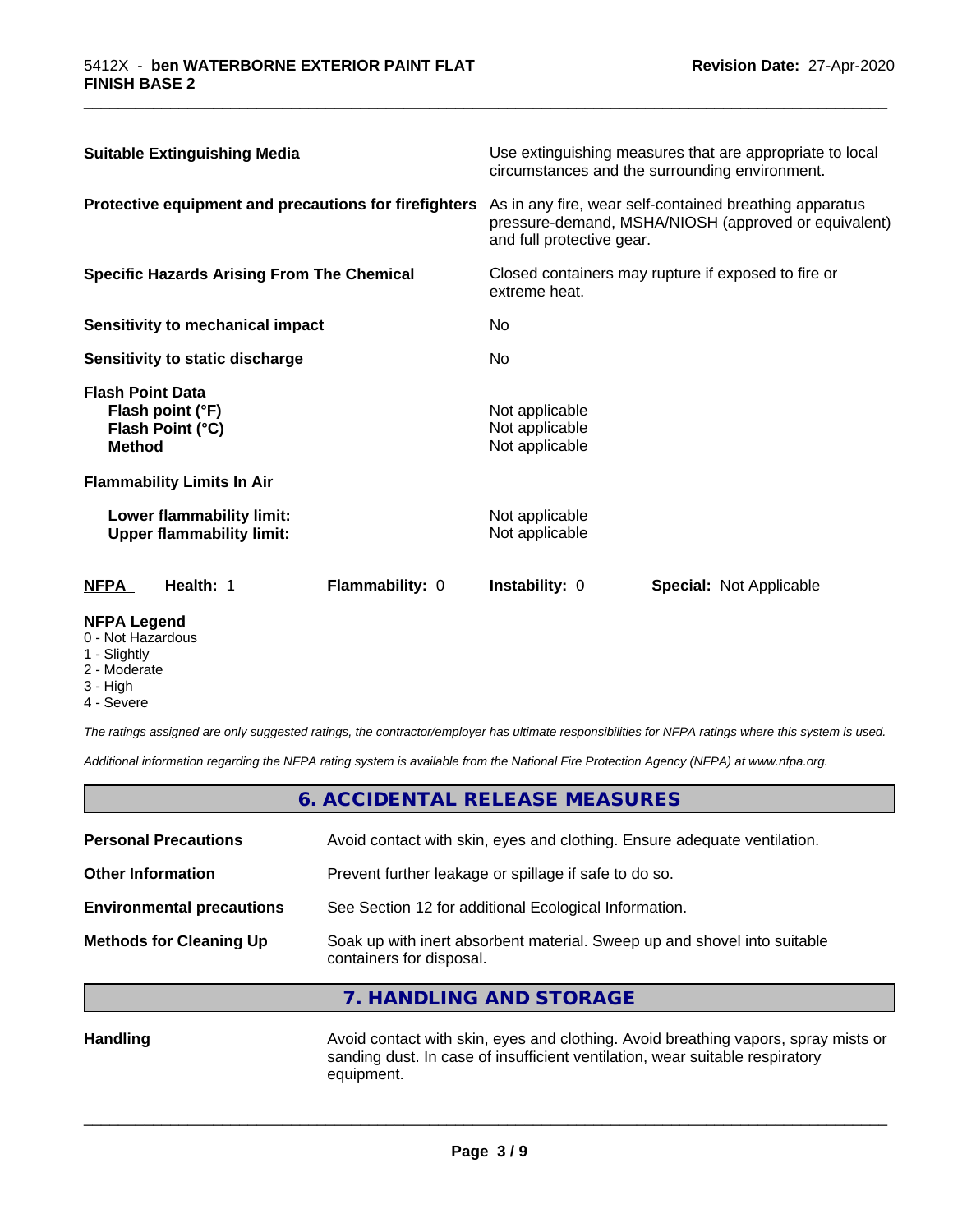**Storage** Keep container tightly closed. Keep out of the reach of children.

**Incompatible Materials** No information available

#### **8. EXPOSURE CONTROLS/PERSONAL PROTECTION**

#### **Exposure Limits**

| <b>Chemical name</b> | <b>ACGIH TLV</b>         | <b>OSHA PEL</b>             |
|----------------------|--------------------------|-----------------------------|
| Titanium dioxide     | TWA: $10 \text{ mg/m}^3$ | <b>TWA</b><br>, ma/m $^3\,$ |
| Diatomaceous earth   | N/E                      |                             |
|                      |                          | TWA<br>20 mppcf             |

#### **Legend**

ACGIH - American Conference of Governmental Industrial Hygienists Exposure Limits OSHA - Occupational Safety & Health Administration Exposure Limits N/E - Not Established

| Ensure adequate ventilation, especially in confined areas.                                                                          |  |
|-------------------------------------------------------------------------------------------------------------------------------------|--|
|                                                                                                                                     |  |
| Safety glasses with side-shields.                                                                                                   |  |
| Protective gloves and impervious clothing.                                                                                          |  |
| In case of insufficient ventilation wear suitable respiratory equipment.                                                            |  |
| Avoid contact with skin, eyes and clothing. Remove and wash contaminated<br>clothing before re-use. Wash thoroughly after handling. |  |
|                                                                                                                                     |  |

#### **9. PHYSICAL AND CHEMICAL PROPERTIES**

| liquid<br>little or no odor<br>No information available<br>$10.7 - 11.1$<br>$1.28 - 1.33$<br>No information available<br>No information available<br>No information available<br>No information available<br>No information available<br>No information available<br>No information available<br>$45 - 55$<br>$30 - 40$<br>$45 - 55$<br>$60 - 70$<br>< 50<br>212<br>100<br>32 |
|-------------------------------------------------------------------------------------------------------------------------------------------------------------------------------------------------------------------------------------------------------------------------------------------------------------------------------------------------------------------------------|
| 0<br>Not applicable                                                                                                                                                                                                                                                                                                                                                           |
|                                                                                                                                                                                                                                                                                                                                                                               |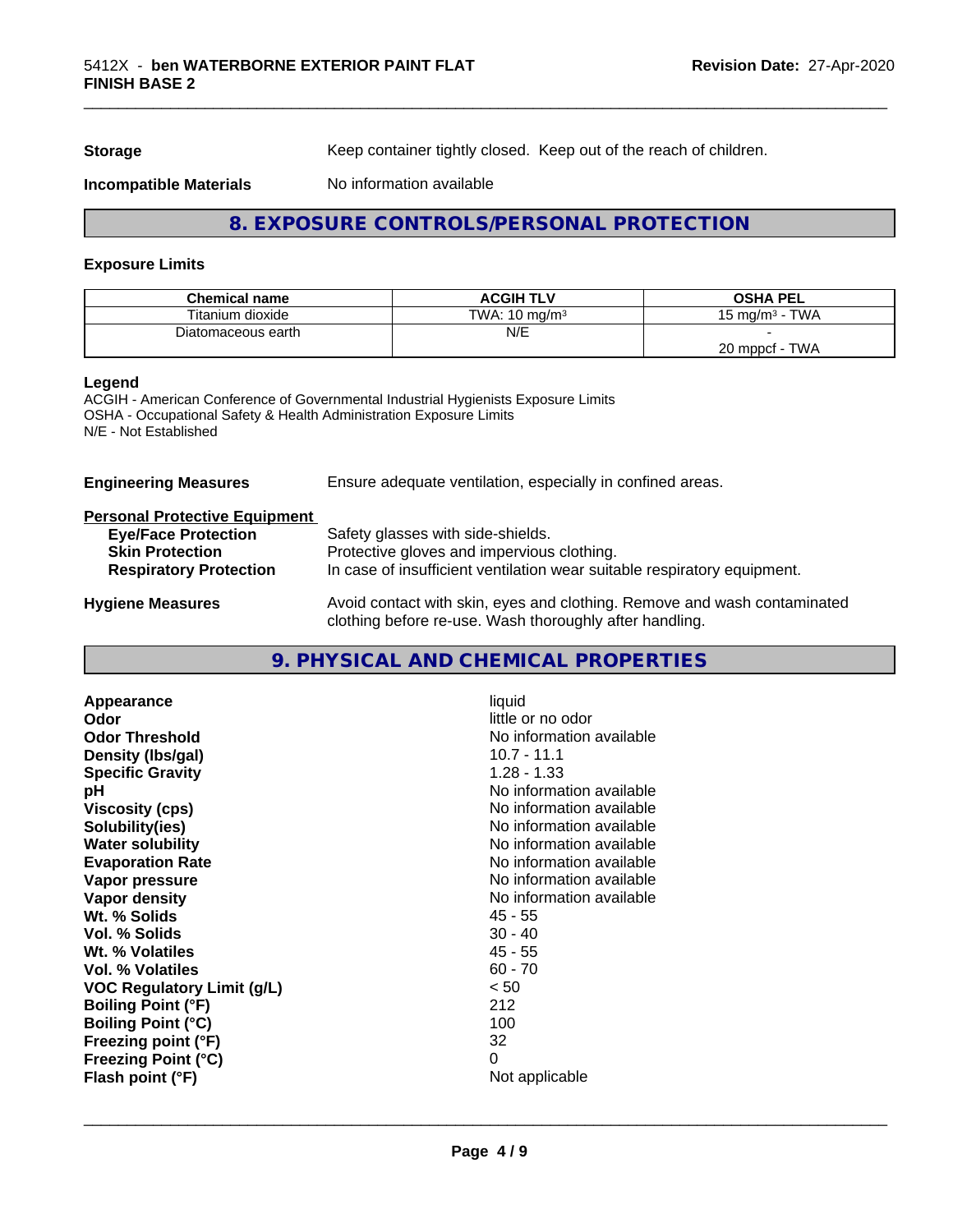#### **Flash Point (°C)**<br> **Method** Not applicable<br>
Not applicable<br>
Not applicable **Flammability (solid, gas)**<br> **Commability limit:**<br>
Upper flammability limit:<br>
Not applicable **Upper flammability limit:**<br> **Lower flammability limit:**<br>
Not applicable<br>
Not applicable **Lower flammability limit:**<br> **Autoignition Temperature (°F)**<br>
Mo information available Autoignition Temperature (°F)<br>
Autoignition Temperature (°C)<br>
No information available Autoignition **Temperature** (°C) Mo information available<br>Decomposition **Temperature** (°F) No information available **Decomposition Temperature (°F)** No information available<br> **Decomposition Temperature (°C)** No information available **Decomposition Temperature (°C) Partition coefficient Contract Contract Contract Contract Contract Contract Contract Contract Contract Contract Contract Contract Contract Contract Contract Contract Contract Contract Contract Contract Contract Contract**

**Not applicable**<br>**Not applicable** 

\_\_\_\_\_\_\_\_\_\_\_\_\_\_\_\_\_\_\_\_\_\_\_\_\_\_\_\_\_\_\_\_\_\_\_\_\_\_\_\_\_\_\_\_\_\_\_\_\_\_\_\_\_\_\_\_\_\_\_\_\_\_\_\_\_\_\_\_\_\_\_\_\_\_\_\_\_\_\_\_\_\_\_\_\_\_\_\_\_\_\_\_\_

## **10. STABILITY AND REACTIVITY**

| <b>Reactivity</b>                       | Not Applicable                           |
|-----------------------------------------|------------------------------------------|
| <b>Chemical Stability</b>               | Stable under normal conditions.          |
| <b>Conditions to avoid</b>              | Prevent from freezing.                   |
| <b>Incompatible Materials</b>           | No materials to be especially mentioned. |
| <b>Hazardous Decomposition Products</b> | None under normal use.                   |
| Possibility of hazardous reactions      | None under normal conditions of use.     |

#### **11. TOXICOLOGICAL INFORMATION**

| <b>Product Information</b>                                                                                                                                                             |                                                                                                                                                                                                                                                                                                                                                                                                                |  |
|----------------------------------------------------------------------------------------------------------------------------------------------------------------------------------------|----------------------------------------------------------------------------------------------------------------------------------------------------------------------------------------------------------------------------------------------------------------------------------------------------------------------------------------------------------------------------------------------------------------|--|
| Information on likely routes of exposure                                                                                                                                               |                                                                                                                                                                                                                                                                                                                                                                                                                |  |
|                                                                                                                                                                                        | <b>Principal Routes of Exposure</b> Eye contact, skin contact and inhalation.                                                                                                                                                                                                                                                                                                                                  |  |
| <b>Acute Toxicity</b>                                                                                                                                                                  |                                                                                                                                                                                                                                                                                                                                                                                                                |  |
| <b>Product Information</b>                                                                                                                                                             | No information available                                                                                                                                                                                                                                                                                                                                                                                       |  |
| Symptoms related to the physical, chemical and toxicological characteristics                                                                                                           |                                                                                                                                                                                                                                                                                                                                                                                                                |  |
| <b>Symptoms</b>                                                                                                                                                                        | No information available                                                                                                                                                                                                                                                                                                                                                                                       |  |
| Delayed and immediate effects as well as chronic effects from short and long-term exposure                                                                                             |                                                                                                                                                                                                                                                                                                                                                                                                                |  |
| Eye contact<br><b>Skin contact</b><br><b>Inhalation</b><br>Ingestion<br><b>Sensitization</b><br><b>Neurological Effects</b><br><b>Mutagenic Effects</b><br><b>Reproductive Effects</b> | May cause slight irritation.<br>Substance may cause slight skin irritation. Prolonged or repeated contact may dry<br>skin and cause irritation.<br>May cause irritation of respiratory tract.<br>Ingestion may cause gastrointestinal irritation, nausea, vomiting and diarrhea.<br>May cause an allergic skin reaction<br>No information available.<br>No information available.<br>No information available. |  |
| <b>Developmental Effects</b>                                                                                                                                                           | No information available.                                                                                                                                                                                                                                                                                                                                                                                      |  |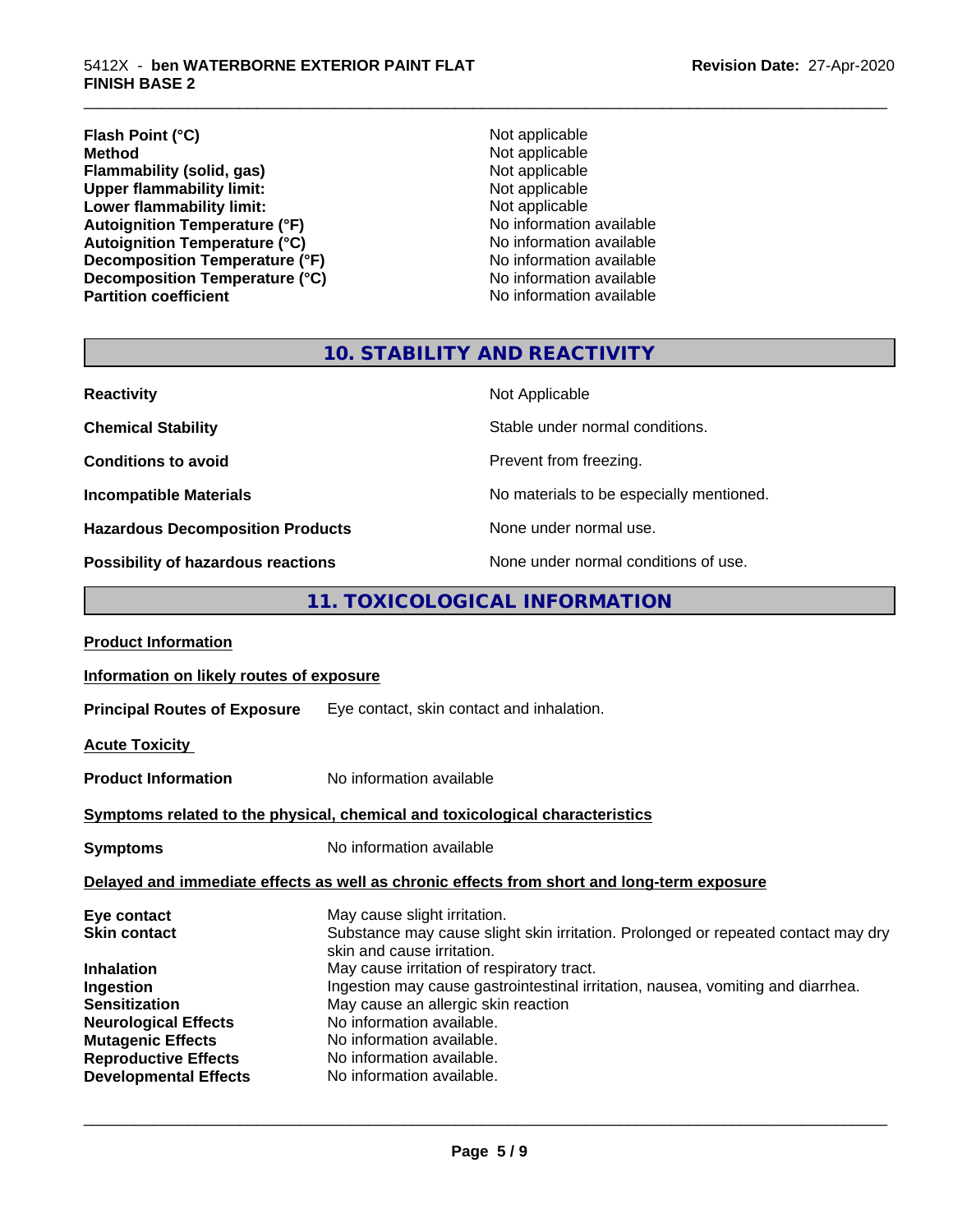| <b>Target organ effects</b>     | No information available. |
|---------------------------------|---------------------------|
| <b>STOT - single exposure</b>   | No information available. |
| <b>STOT - repeated exposure</b> | No information available. |
| Other adverse effects           | No information available. |
| <b>Aspiration Hazard</b>        | No information available  |

**Numerical measures of toxicity**

**The following values are calculated based on chapter 3.1 of the GHS document**

| <b>ATEmix (oral)</b>                 | 108068 mg/kg |
|--------------------------------------|--------------|
| <b>ATEmix (inhalation-dust/mist)</b> | 483.6 mg/L   |

#### **Component Information**

| Chemical name                                                   | Oral LD50            | Dermal LD50            | Inhalation LC50                                                            |
|-----------------------------------------------------------------|----------------------|------------------------|----------------------------------------------------------------------------|
| Titanium dioxide                                                | > 10000 mg/kg (Rat)  |                        |                                                                            |
| 13463-67-7                                                      |                      |                        |                                                                            |
| Sodium C14-C16 olefin sulfonate<br>68439-57-6                   | $= 2220$ mg/kg (Rat) | $> 740$ mg/kg (Rabbit) |                                                                            |
| Carbamic acid, butyl-,<br>3-iodo-2-propynyl ester<br>55406-53-6 | $= 1470$ mg/kg (Rat) | $>$ 2000 mg/kg (Rat)   | $= 0.67$ mg/L (Rat) 4 h = 0.63 mg/L<br>$(Rat)$ 4 h = 0.99 mg/L $(Rat)$ 4 h |

\_\_\_\_\_\_\_\_\_\_\_\_\_\_\_\_\_\_\_\_\_\_\_\_\_\_\_\_\_\_\_\_\_\_\_\_\_\_\_\_\_\_\_\_\_\_\_\_\_\_\_\_\_\_\_\_\_\_\_\_\_\_\_\_\_\_\_\_\_\_\_\_\_\_\_\_\_\_\_\_\_\_\_\_\_\_\_\_\_\_\_\_\_

#### **Chronic Toxicity**

#### **Carcinogenicity**

*The information below indicateswhether each agency has listed any ingredient as a carcinogen:.*

| Chemical<br>name       | <b>IARC</b>                  | <b>NTP</b> | <b>OSHA</b> |
|------------------------|------------------------------|------------|-------------|
|                        | .<br>2B<br>Possible<br>Human |            | Listed      |
| n dioxide<br>l itanıum | Carcinoɑen                   |            |             |

• Although IARC has classified titanium dioxide as possibly carcinogenic to humans (2B), their summary concludes: "No significant exposure to titanium dioxide is thought to occur during the use of products in which titanium dioxide is bound to other materials, such as paint."

#### **Legend**

IARC - International Agency for Research on Cancer NTP - National Toxicity Program OSHA - Occupational Safety & Health Administration

**12. ECOLOGICAL INFORMATION**

#### **Ecotoxicity Effects**

The environmental impact of this product has not been fully investigated.

#### **Product Information**

#### **Acute Toxicity to Fish**

No information available

#### **Acute Toxicity to Aquatic Invertebrates**

No information available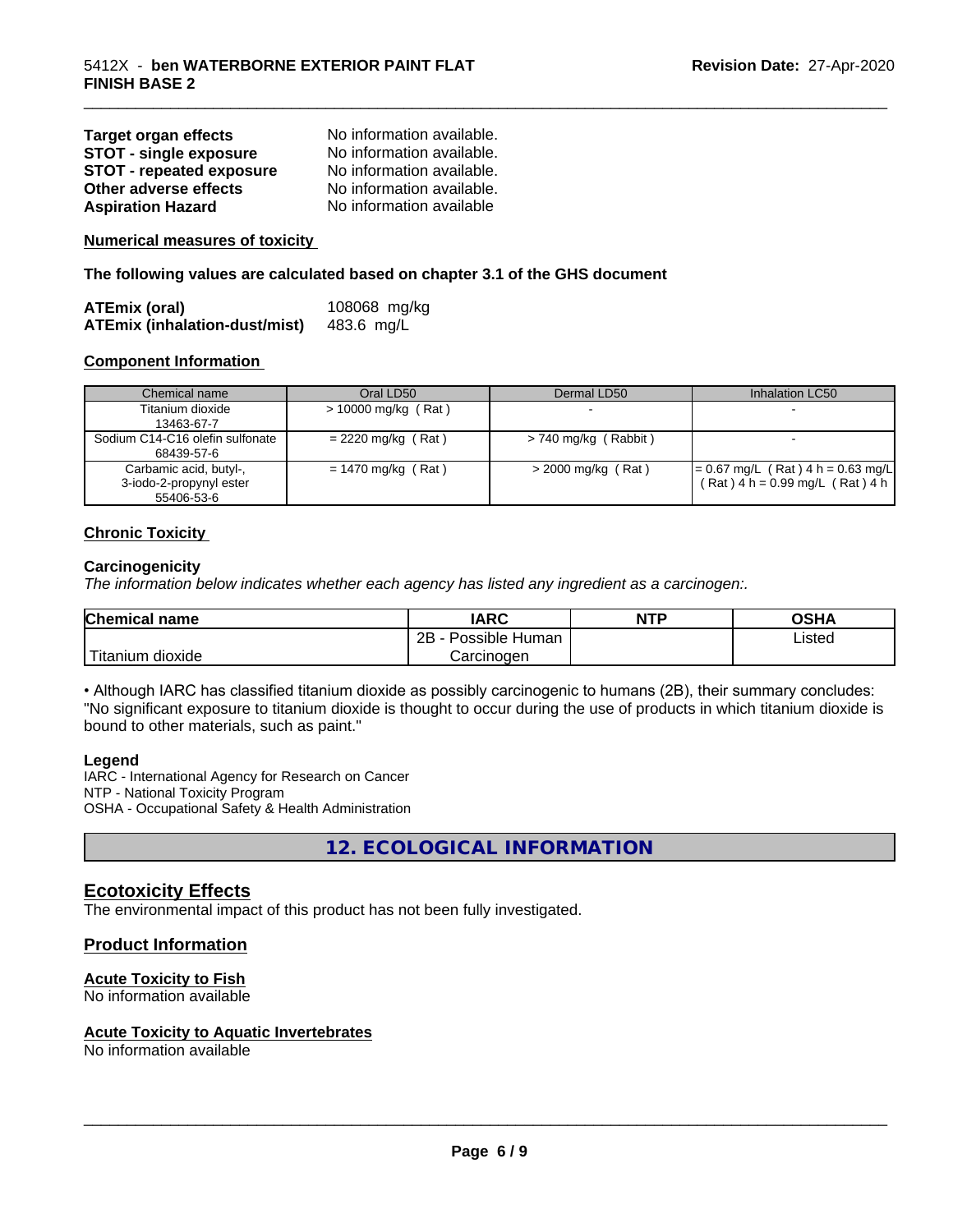\_\_\_\_\_\_\_\_\_\_\_\_\_\_\_\_\_\_\_\_\_\_\_\_\_\_\_\_\_\_\_\_\_\_\_\_\_\_\_\_\_\_\_\_\_\_\_\_\_\_\_\_\_\_\_\_\_\_\_\_\_\_\_\_\_\_\_\_\_\_\_\_\_\_\_\_\_\_\_\_\_\_\_\_\_\_\_\_\_\_\_\_\_

#### **Acute Toxicity to Aquatic Plants**

No information available

#### **Persistence / Degradability**

No information available.

#### **Bioaccumulation**

No information available.

#### **Mobility in Environmental Media**

No information available.

#### **Ozone**

No information available

#### **Component Information**

#### **Acute Toxicity to Fish**

Titanium dioxide  $LC50:$  > 1000 mg/L (Fathead Minnow - 96 hr.) Carbamic acid, butyl-, 3-iodo-2-propynyl ester LC50: 230 µg/L (Bluegill sunfish - 96 hr.)

#### **Acute Toxicity to Aquatic Invertebrates**

No information available

#### **Acute Toxicity to Aquatic Plants**

No information available

|                                  | 13. DISPOSAL CONSIDERATIONS                                                                                                                                                                                               |
|----------------------------------|---------------------------------------------------------------------------------------------------------------------------------------------------------------------------------------------------------------------------|
| <b>Waste Disposal Method</b>     | Dispose of in accordance with federal, state, and local regulations. Local<br>requirements may vary, consult your sanitation department or state-designated<br>environmental protection agency for more disposal options. |
|                                  | 14. TRANSPORT INFORMATION                                                                                                                                                                                                 |
| <b>DOT</b>                       | Not regulated                                                                                                                                                                                                             |
| <b>ICAO/IATA</b>                 | Not regulated                                                                                                                                                                                                             |
| <b>IMDG / IMO</b>                | Not regulated                                                                                                                                                                                                             |
|                                  | <b>15. REGULATORY INFORMATION</b>                                                                                                                                                                                         |
| <b>International Inventories</b> |                                                                                                                                                                                                                           |
|                                  |                                                                                                                                                                                                                           |

**TSCA: United States** Yes - All components are listed or exempt. **DSL: Canada** Yes - All components are listed or exempt.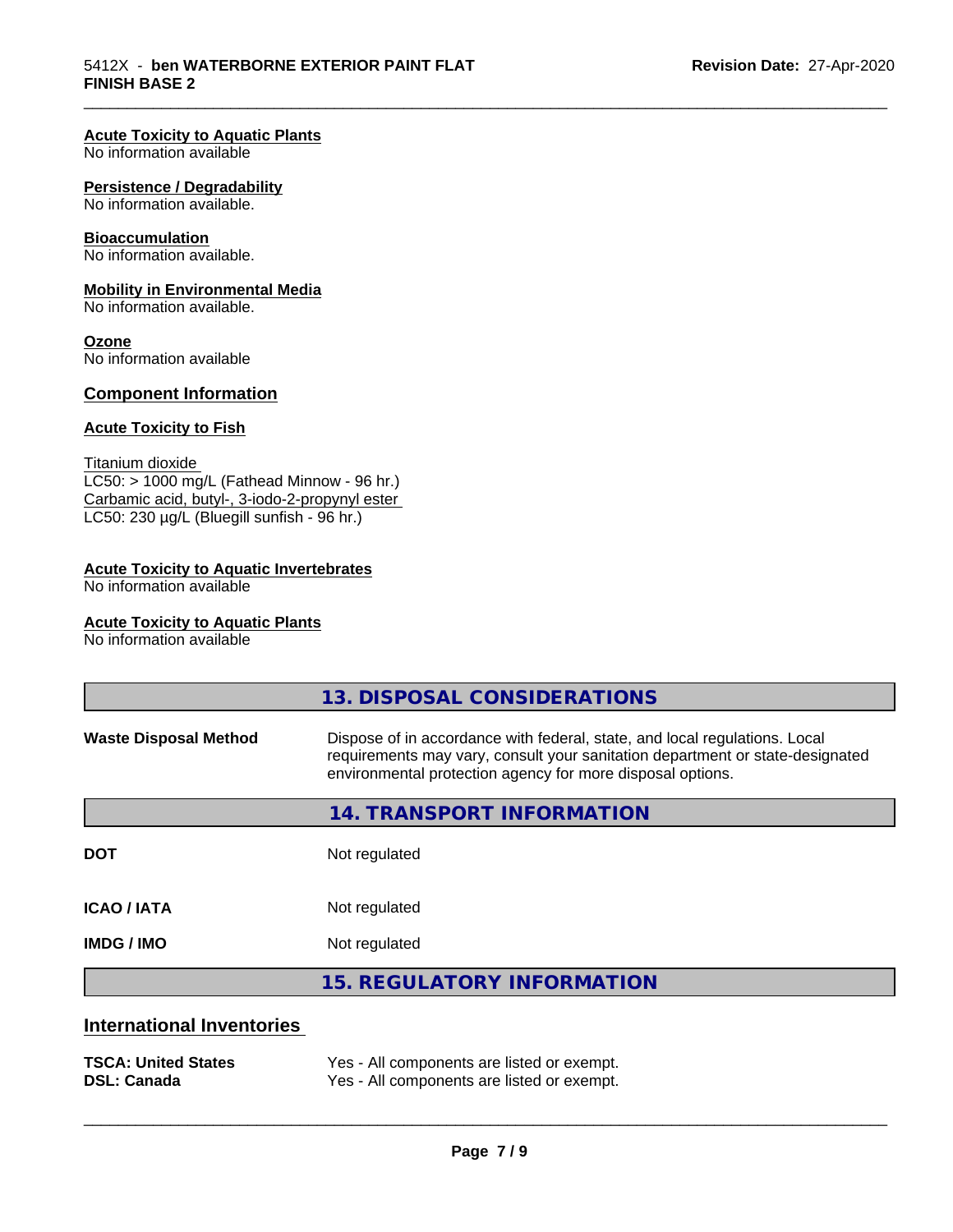#### **Federal Regulations**

#### **SARA 311/312 hazardous categorization**

| Acute health hazard               | Yes |
|-----------------------------------|-----|
| Chronic Health Hazard             | Nο  |
| Fire hazard                       | Nο  |
| Sudden release of pressure hazard | Nο  |
| Reactive Hazard                   | N٥  |

#### **SARA 313**

Section 313 of Title III of the Superfund Amendments and Reauthorization Act of 1986 (SARA). This product contains a chemical or chemicals which are subject to the reporting requirements of the Act and Title 40 of the Code of Federal Regulations, Part 372:

\_\_\_\_\_\_\_\_\_\_\_\_\_\_\_\_\_\_\_\_\_\_\_\_\_\_\_\_\_\_\_\_\_\_\_\_\_\_\_\_\_\_\_\_\_\_\_\_\_\_\_\_\_\_\_\_\_\_\_\_\_\_\_\_\_\_\_\_\_\_\_\_\_\_\_\_\_\_\_\_\_\_\_\_\_\_\_\_\_\_\_\_\_

*None*

**Clean Air Act,Section 112 Hazardous Air Pollutants (HAPs) (see 40 CFR 61)**

This product contains the following HAPs:

*None*

#### **US State Regulations**

#### **California Proposition 65**

**A WARNING:** Cancer and Reproductive Harm– www.P65warnings.ca.gov

#### **State Right-to-Know**

| <b>Chemical name</b>    | <b>Massachusetts</b> | <b>New Jersey</b> | Pennsylvania |
|-------------------------|----------------------|-------------------|--------------|
| Titanium dioxide        |                      |                   |              |
| Diatomaceous earth      |                      |                   |              |
| Carbamic acid, butyl-,  |                      |                   |              |
| 3-iodo-2-propynyl ester |                      |                   |              |

#### **Legend**

X - Listed

#### **16. OTHER INFORMATION**

| HMIS -                                                                                                                          | Health: 1 | <b>Flammability: 0</b> | <b>Reactivity: 0</b> | $PPE: -$ |
|---------------------------------------------------------------------------------------------------------------------------------|-----------|------------------------|----------------------|----------|
| <b>HMIS Legend</b><br>0 - Minimal Hazard<br>1 - Slight Hazard<br>2 - Moderate Hazard<br>3 - Serious Hazard<br>4 - Severe Hazard |           |                        |                      |          |